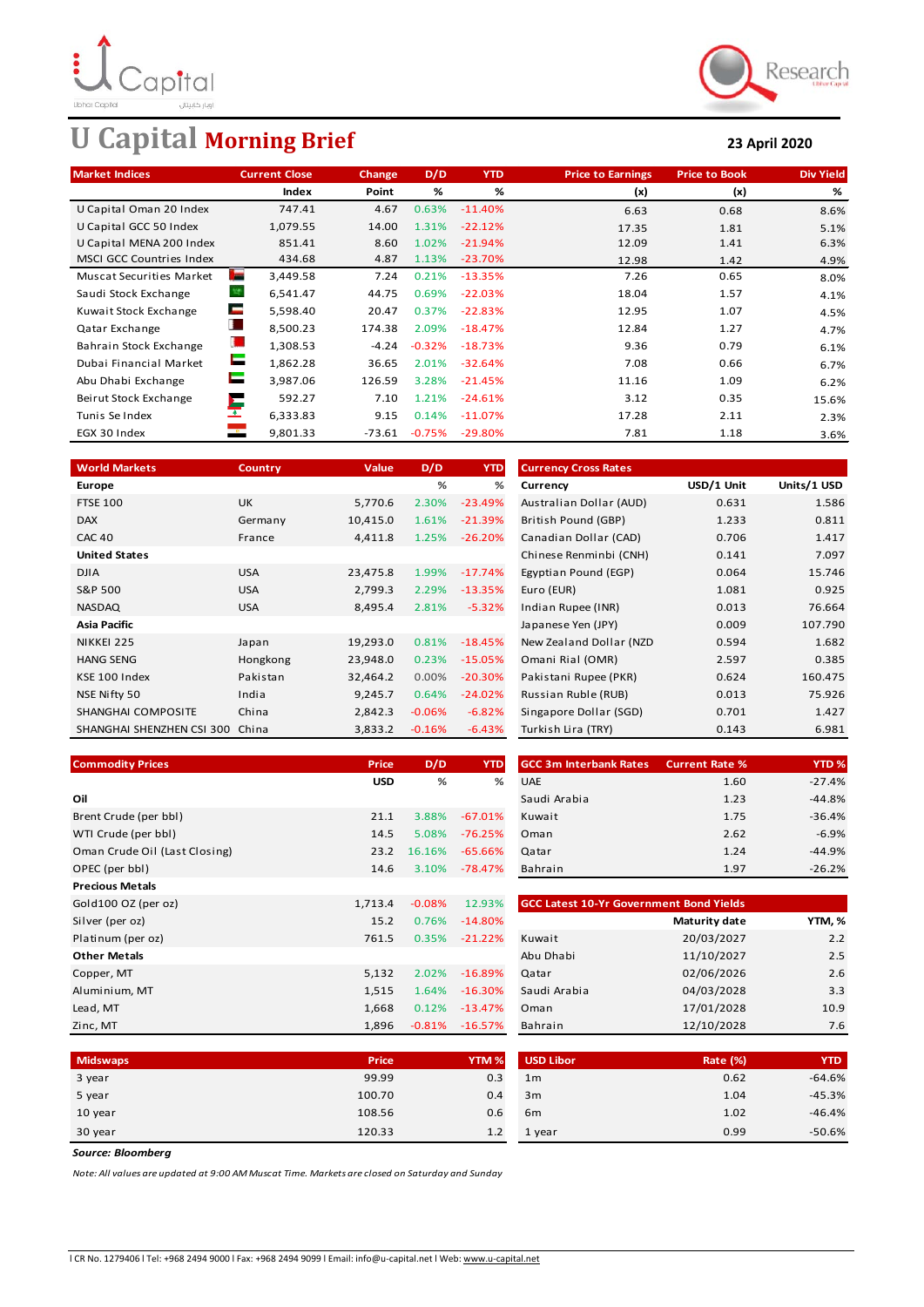

#### **OMAN ECONOMIC & CORPORATE NEWS**



#### **Madayn inks agreement to establish facility building in Al Mazunah Free Zone**

The Public Establishment for Industrial Estates – Madayn signed an agreement with Shumookh Investment and Services to establish Facility Building at Al Mazunah Free Zone. The project will be built on an area exceeding 11,000 square metres at a total cost touching OMR3.5 million. The agreement was signed by Said bin Abdullah Al Balushi, director-general of Al Mazunah Free Zone, and Eng. Musallam bin Juma'a Al Hudaifi, Chief Executive Officer of Shumookh Investment and Services. Source: **[Times of Oman](https://timesofoman.com/article/3014118/business/madayn-inks-agreement-to-establish-facility-building-in-al-mazunah-free-zone)**

#### **Insurance premiums grow 5pc in 2019**

Gross direct premiums of insurance companies in the Sultanate increased by 5 per cent to RO 486.5 per cent in 2019, compared to RO 463.5 in 2018, the Capital Market Authority (CMA) – the regulator of the insurance industry – said in a report. The growth in insurance premiums average 4 per cent in the past five years. Direct gross premiums of general insurance increased by 5 per cent to RO 425.8 million in 2019 compared to RO 403.9 million in 2018. Source: **[Oman Observer](https://www.omanobserver.om/insurance-premiums-grow-5pc-in-2019/)**

#### **Work on US\$500mn iron manufacturing facility begins today at SFZ**

Construction work on US\$500mn iron manufacturing facility began on Wednesday in the presence of senior government officials at Salalah Free Zone (SFZ). In a tweet posted through his official twitter handle Ali Tabouk, CEO, SFZ, said, "With the blessings from Almighty, the construction work on 250,000 square meter manufacturing facility by National Steel Company starts today."

Source: **[Muscat Daily](https://muscatdaily.com/Oman/386386/Work-on-US$500mn-iron-manufacturing-facility-begins-today-at-SFZ)**

#### **MIDDLE EAST ECONOMIC & CORPORATE NEWS**

#### **Saudi government rolls out plan to reopen economy, says Al-Jadaan**

The Saudi government is not only working on combating coronavirus, but also on reopening local economy through several approaches, Mohammed Al-Jadaan, Saudi Minister of Finance and Acting Minister of Economy and Planning, said during a virtual press conference on Wednesday.

Source: **[Argaam](https://www.argaam.com/en/article/articledetail/id/1369713)**

# **Saudi Arabia 'will overcome economic challenge' of pandemic**

Saudi Arabia has the financial capacity to deal with the economic downturn caused by the coronavirus pandemic, Finance Minister Mohammed Al-Jadaan said on Wednesday. "We will get over this in a strong position. The Kingdom has gone through and seen other deeper crises in the past, and survived them," he said. Saudi Arabia could borrow as much as \$58 billion this year on international capital markets, within existing borrowing guidelines, which would cover a deficit projected to reach 9 per cent of GDP, the minister said. It would draw down a maximum of \$32 billion from reserves to help bridge the gap. Source: **[Arab News](https://www.arabnews.com/node/1663031/business-economy)**

#### **Saudi Arabia's ACWA Power plans to raise up to \$1bn**

Saudi Arabia's ACWA Power International plans to raise as much as SAR3.75bn (\$1bn) from an Islamic bond sale, according to people familiar with the matter. The company, which develops and operates power and water plants across the Middle East, Africa and Asia, is in talks with local banks about the potential deal that would be denominated in Saudi riyals, the people said asking not to be identified as the information is private. Source: **[GB](https://gulfbusiness.com/saudi-arabias-acwa-power-plans-raise-1bn/)**

#### **Saudi Aramco-RIL deal at risk as oil prices fall**

The collapse in oil prices has raised the risk that Saudi Aramco's plan to buy \$15-billion stake in Reliance IndustriesNSE 0.58 %' (RIL) hydrocarbon business may not go through, US-based brokerage Bernstein has warned. Saudi Aramco, the world's largest exporter of crude oil, had agreed to a non-binding initial agreement last August to buy 20% stake in Reliance Industries' oil to chemicals divisions with an enterprise value of \$75 billion. Source: **[ET](https://economictimes.indiatimes.com/industry/energy/oil-gas/saudi-aramco-ril-deal-at-risk-as-oil-prices-fall/articleshow/75304300.cms)**

# **Abu Dhabi issues advisory for reopening of malls**

Malls and shopping centres in Abu Dhabi on Wednesday were issued a circular on precautionary measures to be taken for reopening of their facilities. The latest development comes as Abu Dhabi government plans for a gradual increase in economic activity to offset impact of Covid-19 pandemic. Accordingly, the Department of Economic Development Abu Dhabi (ADDED) is exploring options in collaboration with the private sector. ADDED is consulting with stakeholders on reopening of malls. Source: **[Zawya](https://www.zawya.com/mena/en/business/story/Combating_coronavirus_Abu_Dhabi_issues_advisory_for_reopening_of_malls-SNG_172942956/)**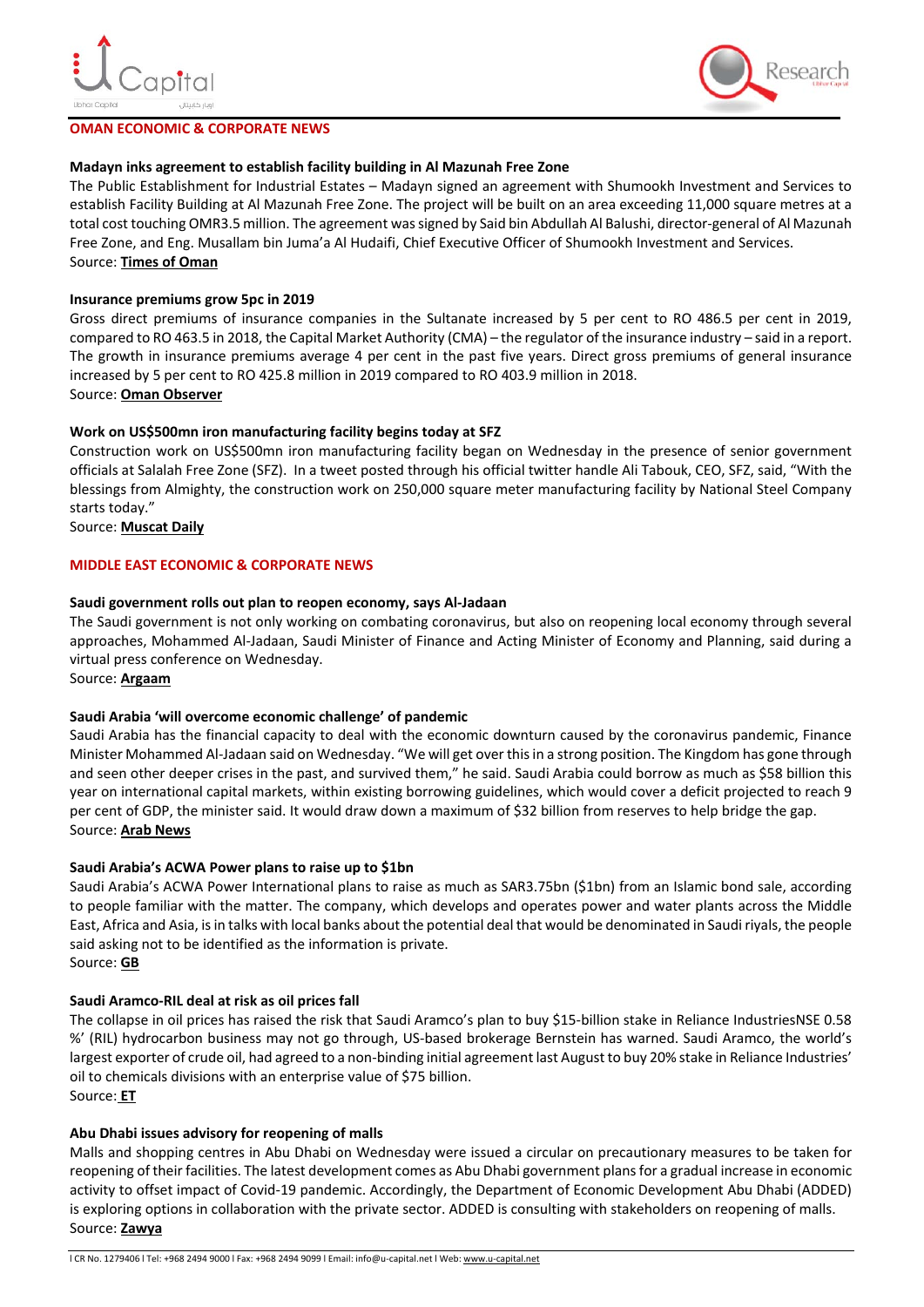



# **GCC banks to navigate COVID-19, oil shock on strong earning capacity: S&P**

The GCC banks' strong earning capacity will help them navigate the shocks related to COVID-19 and oil price drops, S&P Global Ratings said in a note. "Most rated GCC banks have relatively strong profitability and a conservative approach to calculating and setting aside loan-loss provisions," S&P Global Ratings credit analyst Mohamed Damak said. "Overall, we estimate that rated GCC banks could absorb up to a \$36 billion shock before starting to deplete their capital base. This corresponds to about 3x our calculated normalized losses, which implies a substantial level of stress in our view," Damak added. Source: **[Zawya](https://www.zawya.com/mena/en/economy/story/GCC_banks_to_navigate_COVID19_oil_shock_on_strong_earning_capacity_SP-ZAWYA20200423035034/)**

# **Abu Dhabi Sheikh Invests \$1 Billion in Top Grocer LuLu**

An investment firm backed by a member of Abu Dhabi's royal family agreed to buy a stake worth just over \$1 billion in LuLu Group International, which runs one of the Middle East's largest hypermarket chains, according to people familiar with the matter. The company led by Sheikh Tahnoon Bin Zayed Al Nahyan acquired an almost 20% holding in the Abu Dhabi-based supermarket group founded by Indian entrepreneur Yusuff Ali, the people said, asking not to be identified as the matter is private. It wasn't immediately clear which company Sheikh Tahnoon is using for the investment or if he was buying the stake in his personal capacity, the people said.

Source: **[Bloomberg](https://www.bloomberg.com/news/articles/2020-04-22/abu-dhabi-sheikh-is-said-to-invest-1-billion-in-top-grocer-lulu)**

# **Dubai Financial Market launches new ESG Index consisting of 20 companies**

Dubai Financial Market (DFM) has launched the UAE Index for Environment, Social and Governance (ESG) to encourage listed companies in the UAE to expand embracing ESG best practices. The S&P/Hawkamah UAE ESG Index is developed in cooperation with S&P Dow Jones Indices and the Hawkamah Institute Source: **[Etleboro](https://etleboro.org/g/88df4bddba924318ece431fb9b18fb85en/dubai-financial-market-launches-new-esg-index-consisting-of-20-companies)**

# **Boeing Sued By Kuwaiti Company Trying to Recoup \$336 Million**

A Kuwaiti aviation leasing company sued Boeing Co. for the return of \$336 million that it paid in advance for 40 of the stillgrounded 737 Max planes. Alafco Aviation Lease and Finance Co. faults the aerospace giant for failing to deliver the planes on time and said it canceled the entire order. The 737 Max was supposed to be Boeing's replacement for its tried-and-true 737 line of slim-bodied planes. But after 346 people were killed when two of the planes crashed within five months last year, the plane was grounded worldwide and Boeing halted production.

Source: **[Bloomberg](https://www.bloomberg.com/news/articles/2020-04-23/boeing-sued-by-kuwaiti-company-seeking-return-of-336-million?srnd=premium-middle-east)**

# **Dana Gas demerger study gets AGM nod**

Shareholders of Dana Gas, the Middle East's largest private sector natural gas company, gave their green light for a feasibility study to separate the oil firm's upstream and midstream businesses in a demerger. During the company's annual general meeting on Wednesday, shareholders also approved a proposal to distribute a cash dividend of 5.5 fils per share for the financial year ended December 31, 2019. The company said a demerger would create two publicly traded companies on the Abu Dhabi Stock Exchange.

Source: **[KT](https://www.khaleejtimes.com/business/local/dana-gas-shareholders-approve-55-fils-cash-dividend-demerger-feasibility-study-at-agm)**

#### **MIDEAST STOCKS-Major Gulf indexes rebound from early losses as oil recovers**

Major stock markets in the Gulf ended higher on Wednesday, buoyed by recovery in Brent crude after prices hit their lowest level since 1999 earlier in the session. OPEC+ agreed new curbs this month, but global measures to prevent the coronavirus pandemic from spreading have hit demand and sent oil prices plunging. Brent crude, which fell 24% in the previous session, touched \$15.98 a barrel on Wednesday, hitting its lowest since June 1999. By 1120 GMT, it had recovered to trade 1.2% up at \$19.57.

Source: **[Zawya](https://www.zawya.com/mena/en/markets/story/Mideast_Stocks_Major_Gulf_indexes_rebound_from_early_losses_as_oil_recovers-TR20200422nL5N2CA4N1X1/)**

#### **INTERNATIONAL ECONOMIC & CORPORATE NEWS**

#### **Stocks Mixed as Hong Kong Rally Fizzles; Oil Gains: Markets Wrap**

Stocks in Asia were mixed as early gains in Chinese markets evaporated, with investors assessing the extent of the recent rally in global shares against more evidence of the severe impact from the pandemic and a slew of earnings. Oil edged up. Shares erased gains in Hong Kong and Shanghai to trade flat, while equities in Tokyo and Seoul were modestly higher. Futures on U.S. and European stocks dipped. The S&P 500 climbed about 2% earlier, rebounding from its worst sell-off in three weeks amid quarterly results. Meantime, authorities in Hong Kong intervened for a third day to defend the currency peg, with the total selling now about \$1 billion. Treasuries and the dollar nudged higher. Source: **[Bloomberg](https://www.bloomberg.com/news/articles/2020-04-22/asia-stocks-set-for-modest-gains-oil-up-from-lows-markets-wrap?srnd=premium-middle-east)**